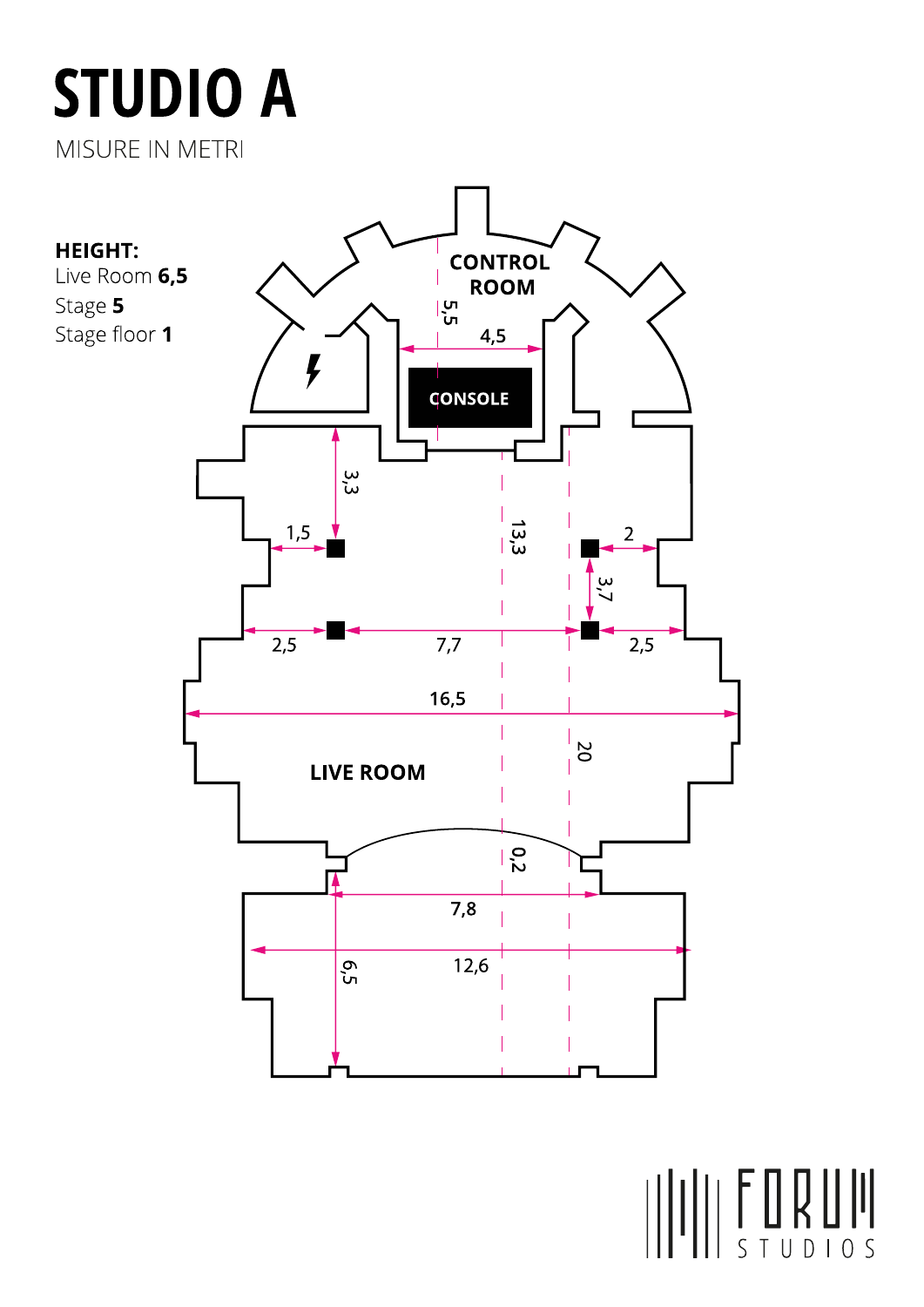# $\begin{aligned} &\big|\big|\big|\big|\big|\big|\big|\big| \end{aligned}$ FORUM STUDIOS

Music Village Srl piazza Euclide, 34 00197 - Roma P. Iva 05202831003

[info@forummusicvillage.com](mailto:info@forummusicvillage.com) +39 06 80 84 25 9

www.forummusicvillage.com

### **STUDIO A Tech rider**

\_\_\_\_\_\_\_\_\_\_\_\_\_\_\_\_\_\_\_\_\_\_\_\_\_\_\_\_\_\_\_\_\_\_\_\_\_\_\_\_\_\_\_\_\_\_\_\_\_\_\_\_\_\_\_\_\_\_\_\_\_\_\_\_\_\_\_\_\_\_\_\_\_\_\_\_\_\_\_\_\_\_\_\_\_\_\_\_\_\_\_\_\_\_\_\_\_\_\_\_\_\_\_\_

#### **DESK AND INTERFACE OUTBOARD**

| 1 | Neve VR Legend 60Ch with<br><b>Flying Faders</b>                                                                         |              | 1 Teletronix LA-2A       |
|---|--------------------------------------------------------------------------------------------------------------------------|--------------|--------------------------|
|   | Pro Tools HD 12.7.0                                                                                                      |              | 2 Urei 1176LN Black Face |
|   | 2 Prism ADA-8XR                                                                                                          |              | 2 Urei LA-4              |
| 2 | Avid I/O 16/16 and Digidesign<br>192                                                                                     | 1            | Summit TLA-100A          |
|   | <b>MONITOR SPEAKER</b>                                                                                                   |              | 2 DBX 160A               |
|   | Main: Genelec 1039A                                                                                                      |              | 4 DBX 160X               |
|   | PMC IB 1S + optional 5.1<br>system with 3 PMC LB1<br>amplified by Bryston 9BSST,<br>Audient ASP510 Monitor<br>Controller |              | 2 Urei 545               |
|   |                                                                                                                          | 1            | Lexicon 480              |
|   |                                                                                                                          | $\mathbf{1}$ | Lexicon 224 XL           |
|   |                                                                                                                          | 1            | Lexicon PCM-70           |
|   | Yamaha NS-10 amplified by<br><b>Bryston 9BSST</b>                                                                        | 1            | Roland DEP-5             |
|   |                                                                                                                          | $\mathbf{1}$ | Sony M7                  |
|   |                                                                                                                          | 1            | Dolby Type A             |
|   |                                                                                                                          | 1            | Yamaha SPX 90            |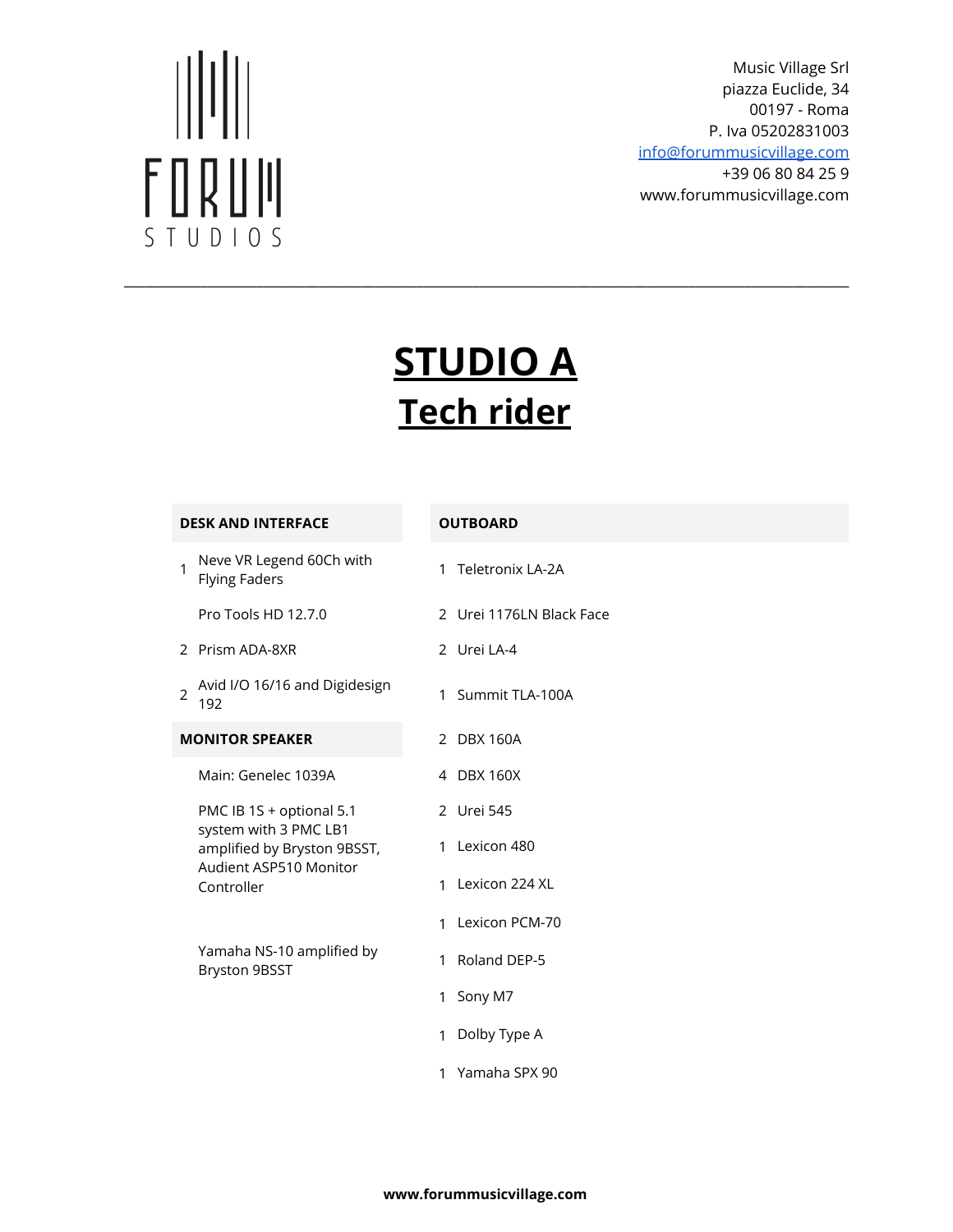# $\begin{aligned} &\big|\big|\big|\big|\big|\big|\big| \end{aligned}$ FORUM STUDIOS

Music Village Srl piazza Euclide, 34 00197 - Roma P. Iva 05202831003

[info@forummusicvillage.com](mailto:info@forummusicvillage.com) +39 06 80 84 25 9 www.forummusicvillage.com

## **MICROPHONE LIST**

\_\_\_\_\_\_\_\_\_\_\_\_\_\_\_\_\_\_\_\_\_\_\_\_\_\_\_\_\_\_\_\_\_\_\_\_\_\_\_\_\_\_\_\_\_\_\_\_\_\_\_\_\_\_\_\_\_\_\_\_\_\_\_\_\_\_\_\_\_\_\_\_\_\_\_\_\_\_\_\_\_\_\_\_\_\_\_\_\_\_\_\_\_\_\_\_\_\_\_\_\_\_\_\_

| <b>AKG</b>                     |  | <b>Audix</b> |              | <b>Beyerdynamic</b> | Carlec            | <b>DPA</b> |
|--------------------------------|--|--------------|--------------|---------------------|-------------------|------------|
| 1 C 12 - VR                    |  | $1\,D-1$     |              | 1 M 380 N           | 1 CB20C (Body)    | 2 4006-TL  |
| $C$ 414 B – XL II<br>2 (Stereo |  | $2$ D-2      | $\mathbf{1}$ | M 260 N             | 1 CC 50 (Capsule) |            |
| Match)                         |  | $1\quad D-4$ | $\mathbf{1}$ | M 201 N             | 1 CC 51 (Capsule) |            |
| 2 $C$ 414 B – TL II            |  | $1\,D-6$     | 1 M 69 N     |                     |                   |            |
| 2 $C$ 414 B – ULS              |  | 2 ADX-50     | 1 CK 706     |                     |                   |            |
| 2 D112                         |  |              | 1 CK 703     |                     |                   |            |
| 4 D320 B                       |  |              | 2 M130       |                     |                   |            |

2 C 535 B

| <b>Electrovoice</b> | <b>Neumann</b>             | <b>Schoeps</b>                    | Senheiser   |
|---------------------|----------------------------|-----------------------------------|-------------|
| 1 PL-20             | 6 U 87i                    | 4 CMC 5-U + MK4 (Cardioid)        | 4 MD 421 II |
|                     | 2 U 87ai                   | 3 CMC 5-U + MK 21 (Subcardioid)   | 4 MD 421    |
|                     | 2 KM 86i                   | 5 CMC $6-U + MK$ 21 (Subcardioid) | 3 MD 416    |
|                     | 3 KM 84i                   | 2 CMC 5-U + MK 41 (Ipercardioid)  | 1 MD 441    |
|                     | 1 U 47 Fet                 | 2 CMC 5-U + MK 2 (Omni)           | 2 MKH 405   |
|                     | 1 SM 69 Fet                |                                   | 2 MKH 415 T |
|                     | M 149 Tube<br>$\mathbf{1}$ |                                   |             |
|                     | 5 KM 184ni                 |                                   |             |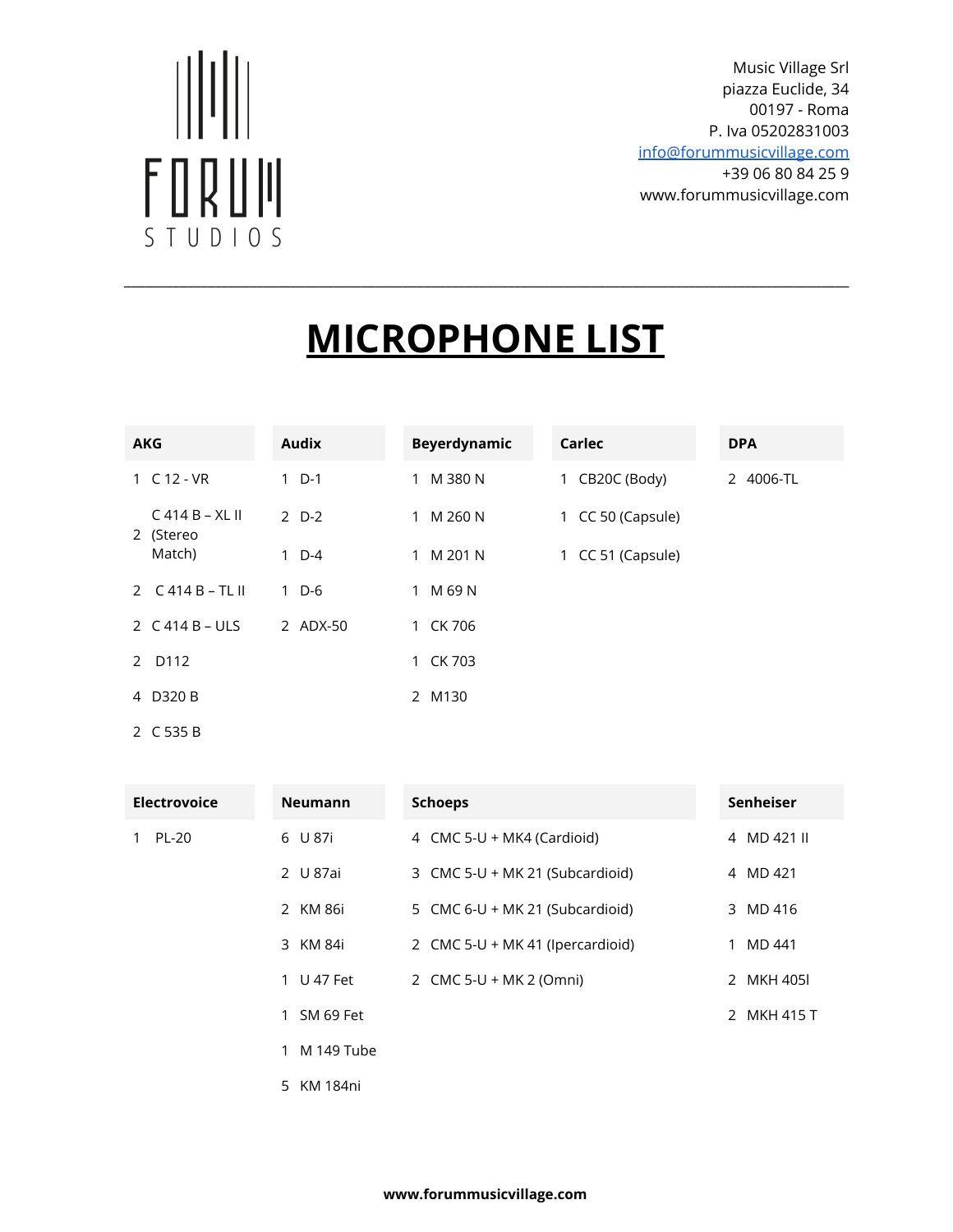# $\big|\big|\big|\big|\big|\big|\big|\big|\big|$ FORUM STUDIOS

Music Village Srl piazza Euclide, 34 00197 - Roma P. Iva 05202831003

[info@forummusicvillage.com](mailto:info@forummusicvillage.com) +39 06 80 84 25 9 www.forummusicvillage.com

## **MICROPHONE LIST**

\_\_\_\_\_\_\_\_\_\_\_\_\_\_\_\_\_\_\_\_\_\_\_\_\_\_\_\_\_\_\_\_\_\_\_\_\_\_\_\_\_\_\_\_\_\_\_\_\_\_\_\_\_\_\_\_\_\_\_\_\_\_\_\_\_\_\_\_\_\_\_\_\_\_\_\_\_\_\_\_\_\_\_\_\_\_\_\_\_\_\_\_\_\_\_\_\_\_\_\_\_\_\_\_

| <b>Shure</b>  | Sony         | <b>SPL</b>                            |
|---------------|--------------|---------------------------------------|
| 3 SM 77       | ECM MS5<br>1 |                                       |
| SM 7B<br>1    | ECM 672<br>1 | Atmos 5.1 System<br>with Brauner AMS5 |
| 3 SM 58       | 1 C-48       |                                       |
| 2 SM 57       | 1 C-35 P     |                                       |
| 2 Beta SM 57A | C-36 P       |                                       |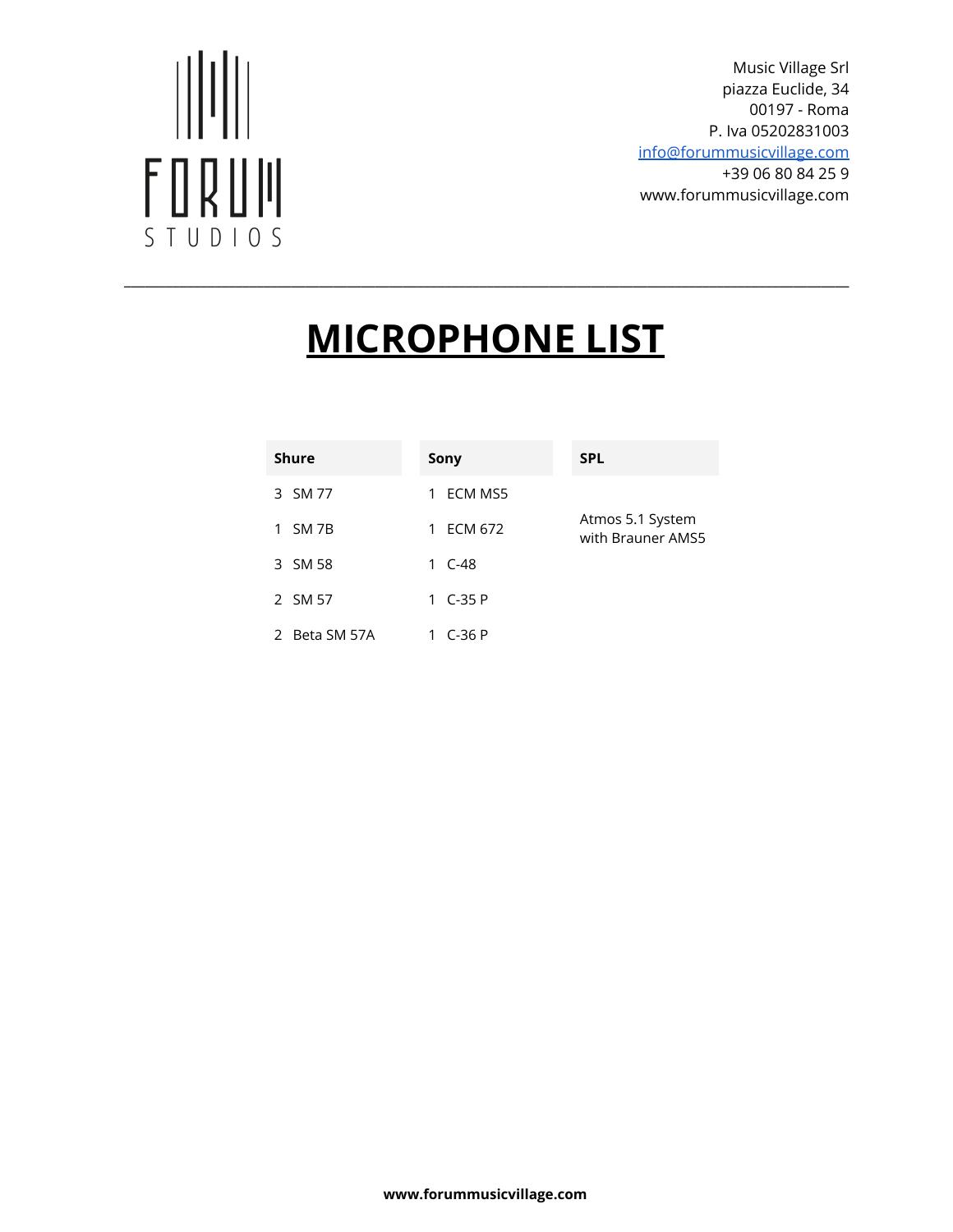# FORUM STUDIOS

Music Village Srl piazza Euclide, 34 00197 - Roma P. Iva 05202831003

[info@forummusicvillage.com](mailto:info@forummusicvillage.com) +39 06 80 84 25 9 www.forummusicvillage.com

## **FLOATING GEAR**

\_\_\_\_\_\_\_\_\_\_\_\_\_\_\_\_\_\_\_\_\_\_\_\_\_\_\_\_\_\_\_\_\_\_\_\_\_\_\_\_\_\_\_\_\_\_\_\_\_\_\_\_\_\_\_\_\_\_\_\_\_\_\_\_\_\_\_\_\_\_\_\_\_\_\_\_\_\_\_\_\_\_\_\_\_\_\_\_\_\_\_\_\_\_\_\_\_\_\_\_\_\_\_\_

#### **GEAR AMPS**

- 1 GML 8200 EQ 1 VOX AC 30
- 1 Neve 33609 Compressor 1 Fender Twin
- 2 Neve 1073 DPA Preamp 1 Fender Deville
- 
- 
- 
- 
- 1 Roland Space Echo

- 
- 
- 
- 2 Capi 512 Preamp 1 head Marshall JM 900 + 3 cabinet Marshall
- 1 Tube-Tech MP1-A Preamp 1 head + cabinet Marvin (Vintage)
- 2 Distressor EL8-X 1 combo SWR 12
- 8 dbx 903 Compressor 1 Mark Bass Mini Combo 121

#### **TAPE MACHINES**

- 2 Studer A820 2", 24 track
- 1 Studer A820 1/4", 2 track
- 1 Studer A810 1/4", 2 track
- 1 Studer A80 1/2", 2 track
- 1 Sony PCM-3324S Digital